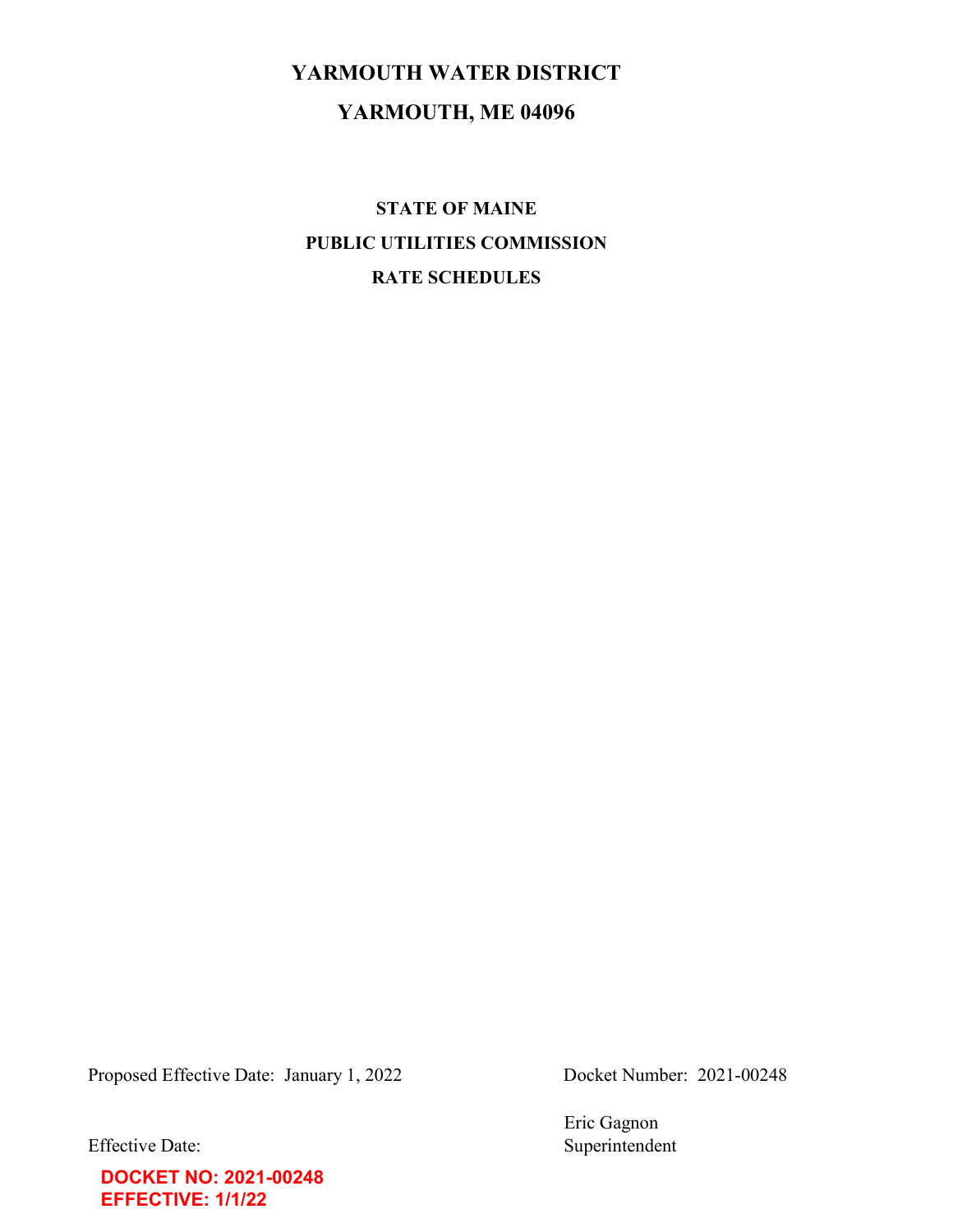# METER RATES FOR ANNUAL CUSTOMERS

### AVAILABILITY:

This rate schedule is applicable to all customers in the territory taking water service continuously throughout the twelve months of the year, excluding municipal and private fire protection service, for use solely by the customer on his/her own premises.

# QUARTERLY CONSUMPTION CHARGES:

| First | 1,200 cubic feet or fewer per quarter | \$59.36 |                            |
|-------|---------------------------------------|---------|----------------------------|
| Next  | 800 cubic feet per quarter            |         | $$4.86$ per 100 cubic feet |
| Next  | 10,000 cubic feet per quarter         |         | $$3.19$ per 100 cubic feet |
| Over  | 12,000 cubic feet per quarter         |         | $$1.85$ per 100 cubic feet |

If billed monthly, consumption steps, minimum charges, and minimum allowances will be one-third of the quarterly charges.

Each meter will be billed in accordance with this schedule. Meters on different services, even if serving the same customer, will be billed separately pursuant to this schedule, and will not be combined into one total for determining minimums and/or consumption charges.

# MINIMUM CHARGES AND ALLOWANCES:

There shall be a minimum charge and allowance for each meter based on meter size, as follows:

| <b>Meter</b>               | <b>MONTHLY</b>                      |          | <b>QUARTERLY</b>                    |            |  |
|----------------------------|-------------------------------------|----------|-------------------------------------|------------|--|
| <b>Size</b><br>(in inches) | <b>Allowance</b><br>(in cubic feet) | Charge   | <b>Allowance</b><br>(in cubic feet) | Charge     |  |
| 5/8                        | 400                                 | \$19.79  | 1,200                               | \$59.36    |  |
| 3/4                        | 700                                 | \$33.81  | 2,100                               | \$101.43   |  |
|                            | 1,200                               | \$49.76  | 3,600                               | \$149.28   |  |
| 11/2                       | 2,400                               | \$88.04  | 7,200                               | \$264.12   |  |
| $\overline{2}$             | 4,000                               | \$139.08 | 12,000                              | \$417.24   |  |
| 3                          | 8,000                               | \$213.08 | 24,000                              | \$639.24   |  |
| 4                          | 12,000                              | \$287.08 | 36,000                              | \$861.24   |  |
| 6                          | 24,000                              | \$509.08 | 72,000                              | \$1,527.24 |  |

Whether the billing is monthly or quarterly shall be determined at the option of the District in accordance with its billing procedures.

Proposed Effective Date: January 1, 2022 Docket Number: 2021-00248

Eric Gagnon Effective Date: Superintendent

# **DOCKET NO: 2021-00248 EFFECTIVE: 1/1/22**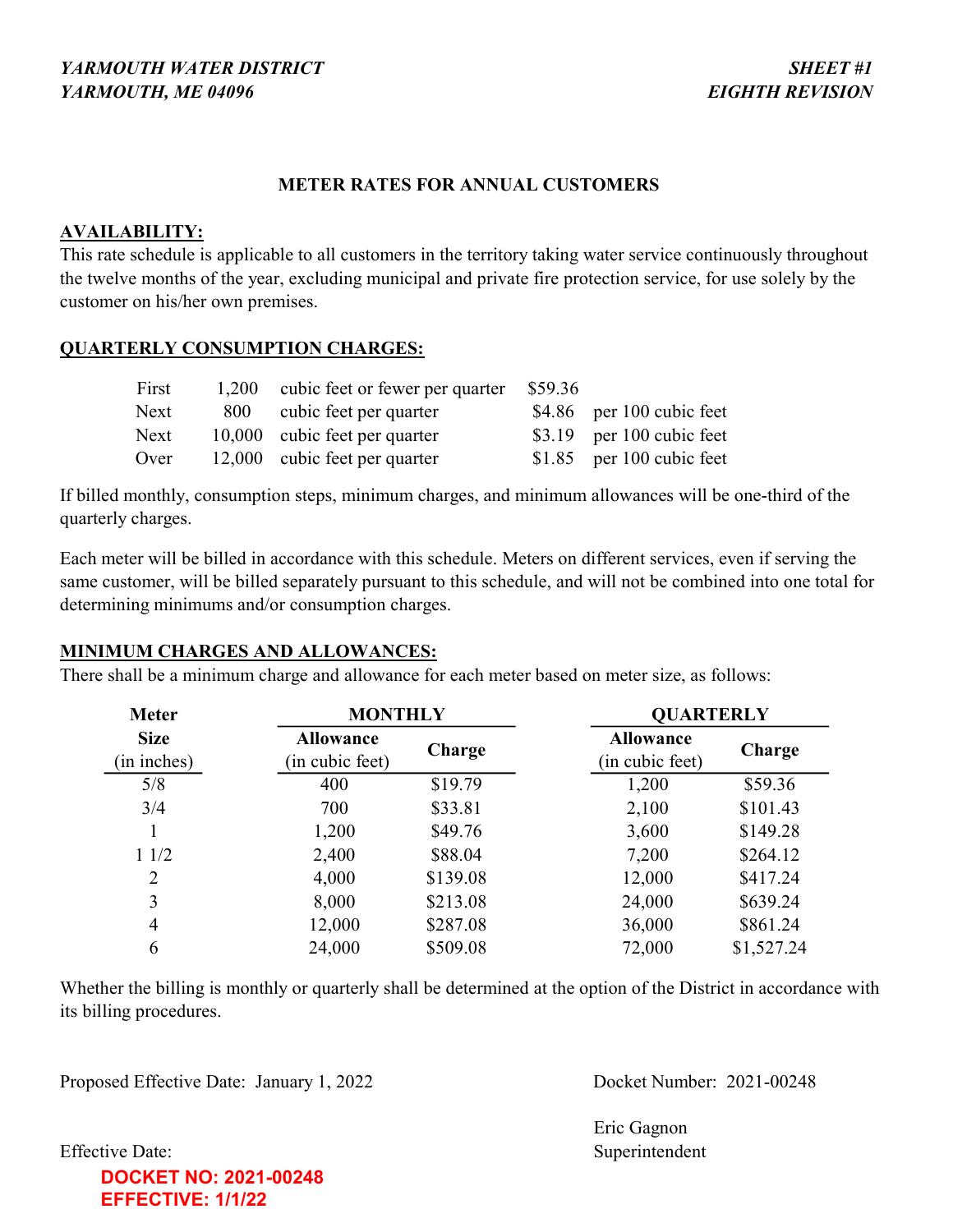### METER RATES FOR SEASONAL CUSTOMERS

#### AVAILABILITY:

This rate schedule is applicable to all customers in the territory taking water service for less than twelve months of the year, excluding but not limited to those who use water from the District on an intermittent basis to supplement their own source of supply or for purposes of irrigation.

#### CONSUMPTION CHARGES:

| First | 2,000 cubic feet or fewer per season | \$208.27 |                            |
|-------|--------------------------------------|----------|----------------------------|
|       | Next $10,000$ cubic feet per season  |          | $$3.19$ per 100 cubic feet |
|       | Over $12,000$ cubic feet per season  |          | $$1.85$ per 100 cubic feet |

Each meter will be billed in accordance with this schedule. Meters on different services, even if serving the same customer, will be billed separately pursuant to this schedule, and will not be combined into one total for determining minimums and/or consumption charges.

# MINIMUM CHARGES AND ALLOWANCES:

There shall be a minimum charge and allowance for each meter based on meter size, as follows:

| <b>Meter</b> | <b>SEASONAL</b>  |            |  |
|--------------|------------------|------------|--|
| <b>Size</b>  | <b>Allowance</b> | Charge     |  |
| (in inches)  | (in cubic feet)  |            |  |
| 5/8          | 2,000            | \$208.27   |  |
| 3/4          | 3,000            | \$240.17   |  |
| 1            | 3,600            | \$259.31   |  |
| 11/2         | 7,200            | \$374.15   |  |
| 2            | 12,000           | \$527.27   |  |
| 3            | 24,000           | \$749.27   |  |
| 4            | 36,000           | \$971.27   |  |
|              | 72,000           | \$1,637.27 |  |

Proposed Effective Date: January 1, 2022 Docket Number: 2021-00248

Eric Gagnon Effective Date: Superintendent

**DOCKET NO: 2021-00248 EFFECTIVE: 1/1/22**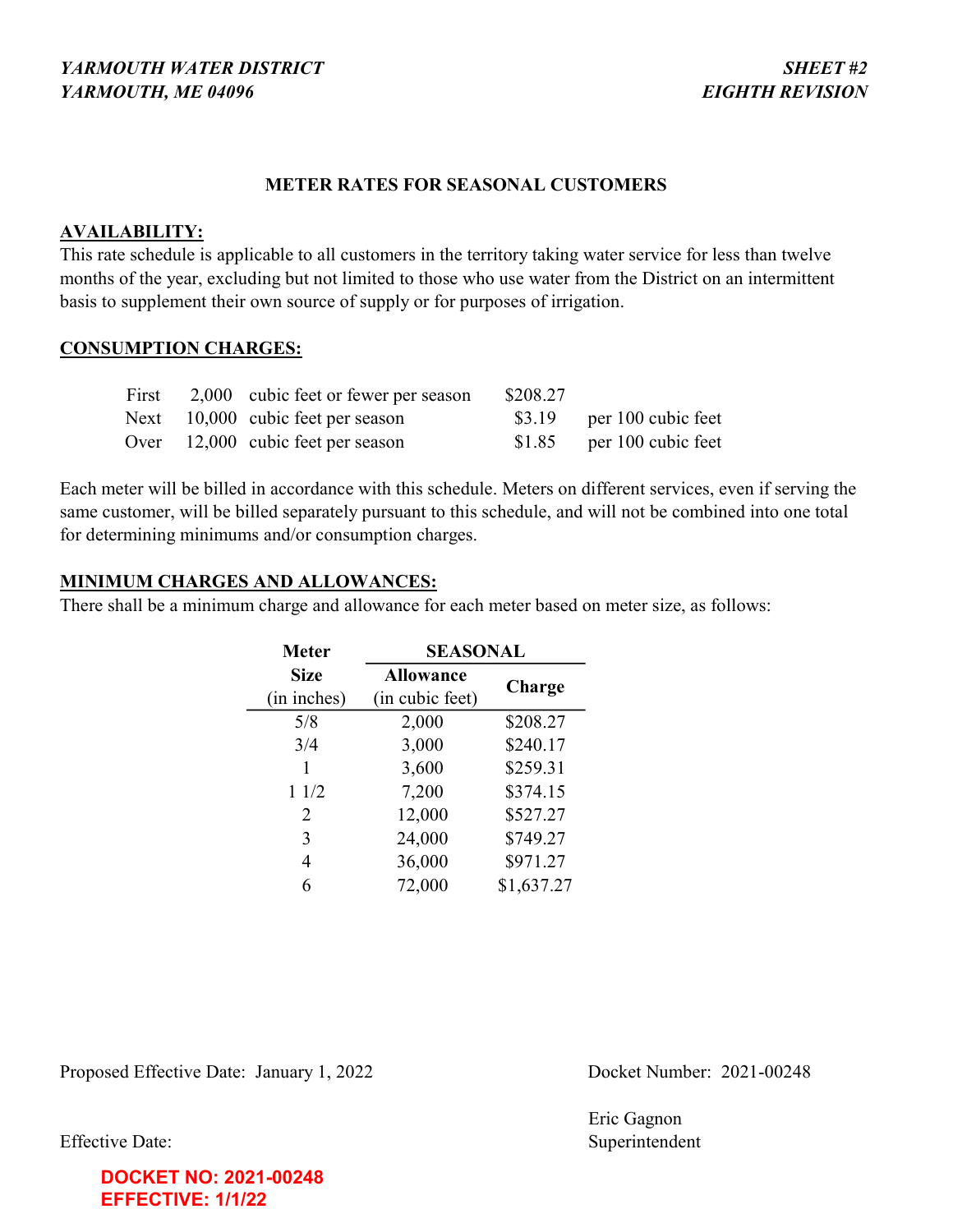# PRIVATE FIRE PROTECTION RATE FOR ANNUAL AND SEASONAL SERVICE

# AVAILABILITY:

This rate schedule is available for private fire protection to all customers in the territory. In the case of private hydrants, this rate is available only for hydrant installations on private property and not those on any public way. The following rates apply solely to water used for fire protection and do not include any water used for other than fire-fighting purposes.

# RATES:

For each service supplying private hydrants, standpipes, or sprinklers:

|                             |             | Per Year or   |
|-----------------------------|-------------|---------------|
|                             | Per Quarter | <b>Season</b> |
| For each connection or      |             |               |
| service by pipe size:       |             |               |
| 1"                          | \$60.40     | \$241.60      |
| 2"                          | \$120.79    | \$483.16      |
| 4"                          | \$241.58    | \$966.32      |
| 6"                          | \$362.37    | \$1,449.48    |
| 8"                          | \$483.16    | \$1,932.64    |
| For each private hydrant    |             |               |
| with a separate connection: | \$144.68    | \$578.72      |

There shall be no additional charge over and above the connection charge for sprinkler heads, as such.

All standpipes and sprinkler pipes shall be so placed as to be readily inspected. If concealed or so arranged with other pipes as not to be readily inspected, detector meters shall be installed on each service at the expense of the customer.

Proposed Effective Date: January 1, 2022 Docket Number: 2021-00248

Eric Gagnon